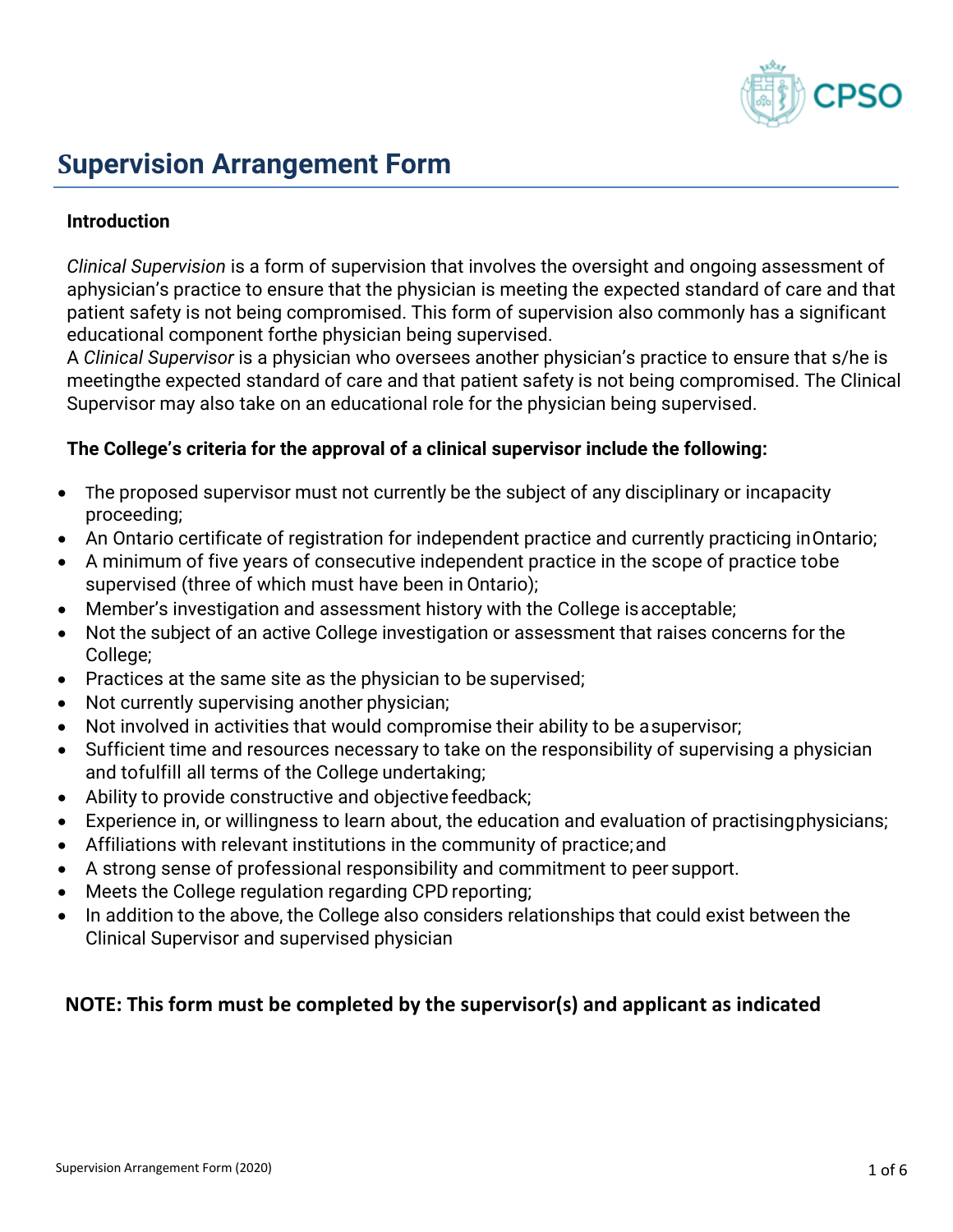# **SECTION A INFORMATION PERTAINING TO THE SUPERVISED PHYSICIAN**

### **TO BE COMPLETED BY SUPERVISOR**

| Applicant's Surname                                                                                                                                 |  |                            |     |     |    |    |  |
|-----------------------------------------------------------------------------------------------------------------------------------------------------|--|----------------------------|-----|-----|----|----|--|
| Applicant's Given Name                                                                                                                              |  |                            |     |     |    |    |  |
| CPSO / Reference Number (If known)                                                                                                                  |  | Applicant's EmailAddress   |     |     |    |    |  |
| <b>Specialty Certification</b>                                                                                                                      |  |                            |     |     |    |    |  |
| <b>Current Scope of Practice</b>                                                                                                                    |  |                            |     |     |    |    |  |
| Proposed Practice Location(s): Please list all practice address(es). If practicing at more than one location, indicate the primary                  |  |                            |     |     |    |    |  |
| practice site.                                                                                                                                      |  |                            |     |     |    |    |  |
|                                                                                                                                                     |  |                            |     |     |    |    |  |
|                                                                                                                                                     |  |                            |     |     |    |    |  |
|                                                                                                                                                     |  |                            |     |     |    |    |  |
|                                                                                                                                                     |  |                            |     |     |    |    |  |
| <b>INFORMATION PERTAINING TO THE SUPERVISOR</b>                                                                                                     |  |                            |     |     |    |    |  |
| PLEASE ATTACH A COPY OF YOUR CURRENT CURRICULUM VITAE                                                                                               |  |                            |     |     |    |    |  |
| Supervisor's Surname                                                                                                                                |  |                            |     |     |    |    |  |
| Supervisor's Given Name                                                                                                                             |  |                            |     |     |    |    |  |
| <b>CPSO Number</b>                                                                                                                                  |  | Supervisor's Email Address |     |     |    |    |  |
| <b>Specialty Certification</b>                                                                                                                      |  |                            |     |     |    |    |  |
| <b>Current Scope of Practice</b>                                                                                                                    |  |                            |     |     |    |    |  |
| Current Practice Location(s): Please list all practice address(es). If practicing at more than one location, indicate the primary<br>practice site. |  |                            |     |     |    |    |  |
|                                                                                                                                                     |  |                            |     |     |    |    |  |
|                                                                                                                                                     |  |                            |     |     |    |    |  |
|                                                                                                                                                     |  |                            |     |     |    |    |  |
|                                                                                                                                                     |  |                            |     |     |    |    |  |
|                                                                                                                                                     |  |                            |     |     |    |    |  |
|                                                                                                                                                     |  |                            |     |     |    |    |  |
| Have you met with Dr.                                                                                                                               |  |                            |     |     |    |    |  |
| and reviewed his/her curriculum vitae?                                                                                                              |  |                            |     | Yes |    | No |  |
| If "No", please explain on a separate sheet when you intend to meet the supervised physician.                                                       |  |                            |     |     |    |    |  |
| Are you related to Dr.                                                                                                                              |  |                            |     |     |    |    |  |
| in any way or is there any reason why you cannot be objective in your supervision of                                                                |  |                            |     |     |    |    |  |
| Dr.                                                                                                                                                 |  |                            |     | Yes |    | No |  |
| If "Yes", please explain on a separate sheet.                                                                                                       |  |                            |     |     |    |    |  |
| To your knowledge, are you currently subject of an investigation with the CPSO?<br>Yes                                                              |  |                            |     |     |    | No |  |
| Are you currently supervising another physician for the CPSO?                                                                                       |  |                            | Yes |     | No |    |  |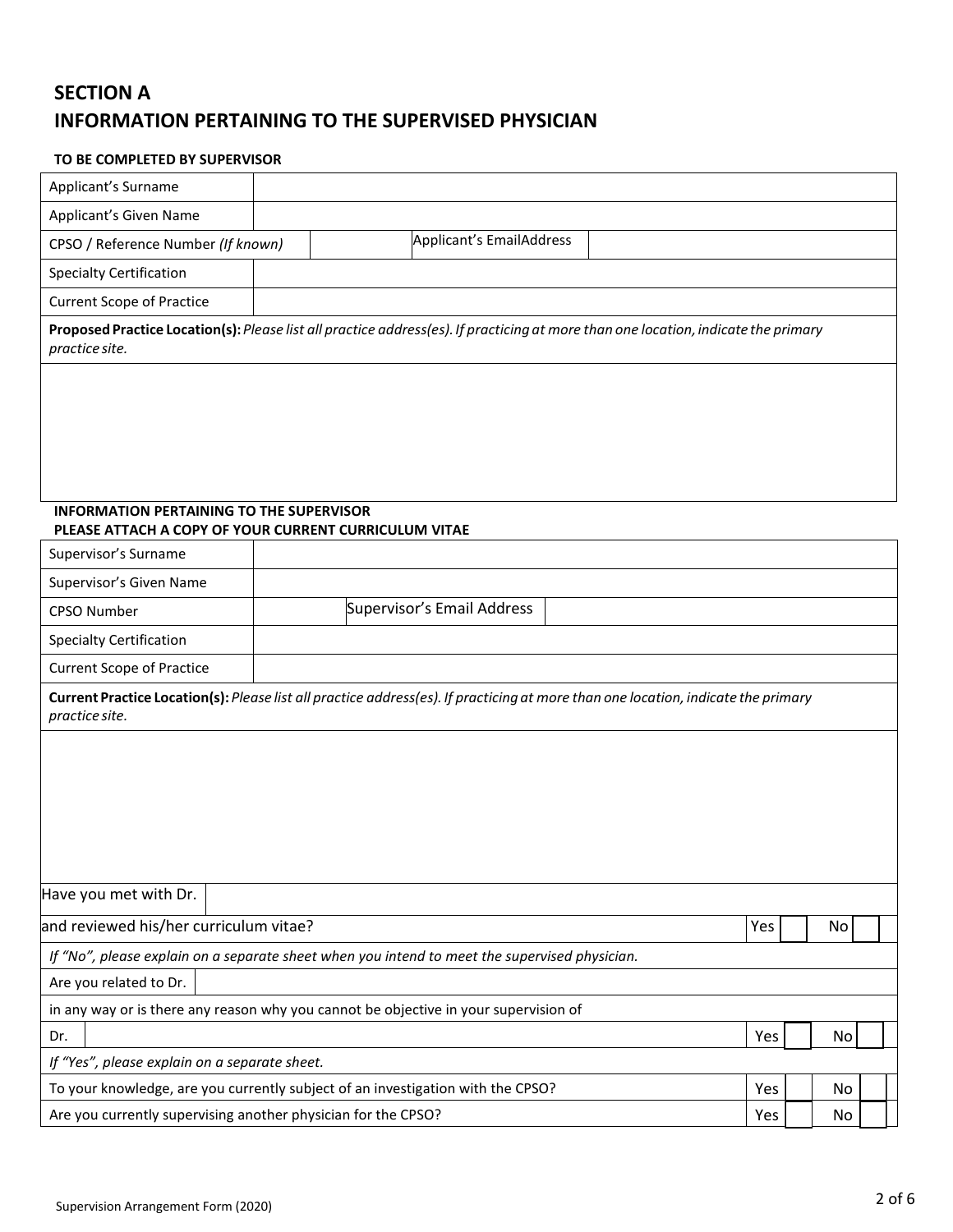# **SECTION B**

### **DETAILS OF THE SUPERVISION ARRANGEMENT**

The Clinical Supervision plan should include details of: the duties and responsibilities of the physician, how and when the Clinical Supervision will be conducted, what level of autonomy the candidate will have, who will be the Most Responsible Physician (MRP) for the care provided, the availability of the Clinical Supervisor, identification of a back-up Clinical Supervisor, the frequency with which the physician will be conducting chart reviews, and the minimum number of charts that will be reviewed. The Clinical Supervisor's curriculum vitae should also be included with the Clinical Supervision plan.

#### **TO BE COMPLETED BY SUPERVISOR**

Please provide details ofthe supervision arrangement, includinghowyou intend to incorporate the following tools which are commonly used to verify that the patient care provided by the supervised physician meetsthe standard of care:

- 1. Direct observation of patient care where appropriate.
- 2. Reviewof patient charts on a regular basis and discussion of any concernsarising;
- 3. Feedback from other members of staff;
- 4. Make recommendationsfor practice improvements and on-going professional development.

The detailed explanationshould include at a minimumthe following componentsin order forthe supervision arrangementto be meaningful and to ascertain the quality of care provided by you:

- Details of your responsibilities(yourscope of practice, all practice sites where you are expected to practice); and
- How the supervision would be provided (i.e. would the supervisor be available on site at all times, sometime or never; how the supervision would be carriedout).

*Please attach a separate sheet if needed.*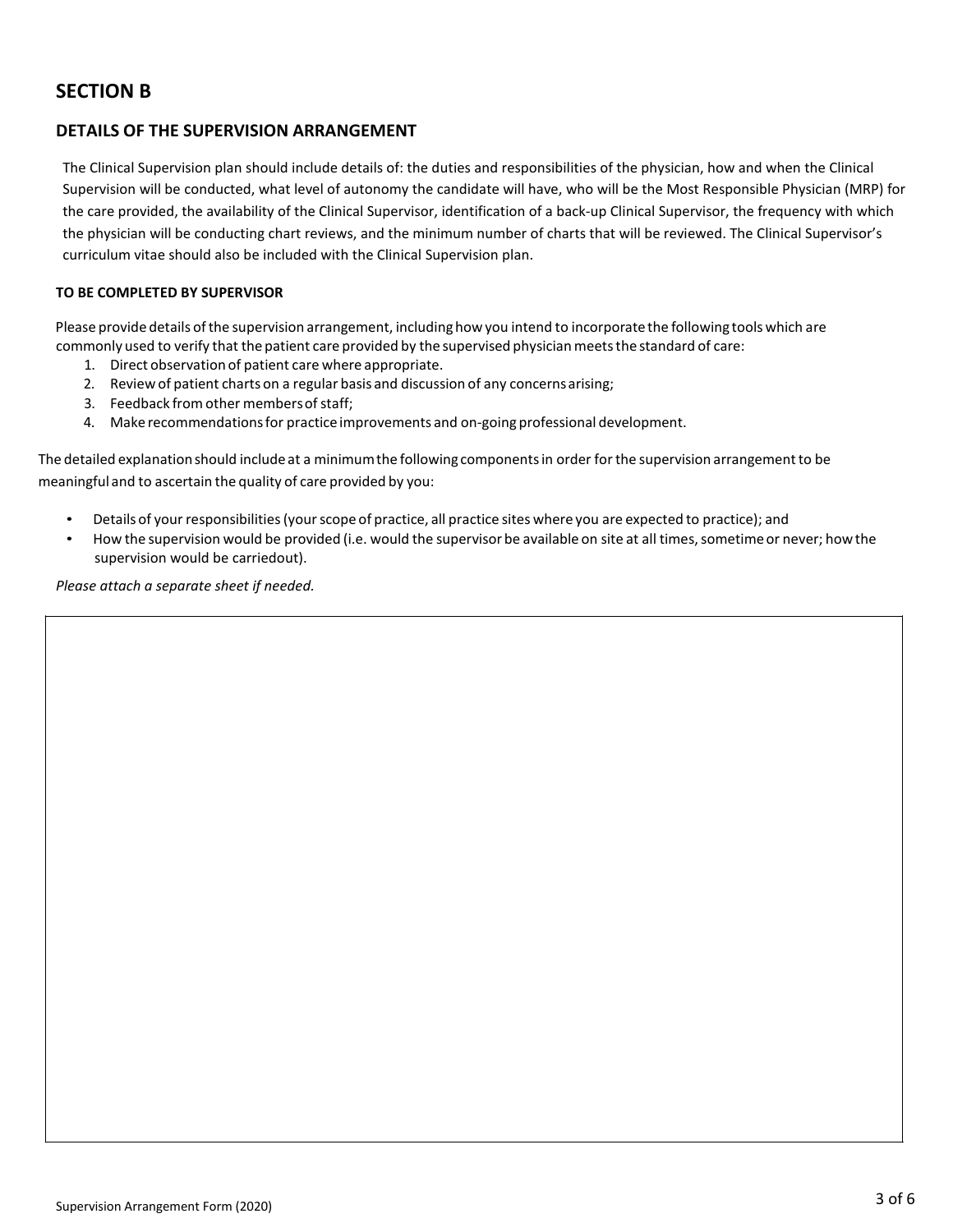| I will conduct chart reviews of the practice of:                                                                                                                                                                                                                                |                    |
|---------------------------------------------------------------------------------------------------------------------------------------------------------------------------------------------------------------------------------------------------------------------------------|--------------------|
| Dr.:                                                                                                                                                                                                                                                                            |                    |
| Please indicate how often you will conduct chart reviews. At a minimum, the Registration Committee will expect you to review 10<br>charts every two weeks for the first month, and 10 charts per month thereafter.                                                              |                    |
|                                                                                                                                                                                                                                                                                 |                    |
|                                                                                                                                                                                                                                                                                 |                    |
| I will provide a formal orientation of the practice site.                                                                                                                                                                                                                       | Yes<br>No          |
| I will familiarize myself with the site should I not practice at this location.                                                                                                                                                                                                 | Yes<br>No.         |
| Will the supervised physician be responsible for the training of medical students, post graduate<br>trainees or clinical fellows?                                                                                                                                               | Yes<br>No          |
| If 'yes', please explain the arrangement                                                                                                                                                                                                                                        |                    |
|                                                                                                                                                                                                                                                                                 |                    |
|                                                                                                                                                                                                                                                                                 |                    |
|                                                                                                                                                                                                                                                                                 |                    |
| I will provide regular reports to the College regarding the progress of:                                                                                                                                                                                                        |                    |
| Dr.                                                                                                                                                                                                                                                                             |                    |
| every 6 months or more frequently if directed by the Registration Committee.                                                                                                                                                                                                    | Yes<br><b>No</b>   |
| The Registration Committee expects you to make arrangements in the event of your absence (i.e. vacation, leave, and unexpected<br>absence). Please identify a physician who is able to provide back-up supervision of the supervised physician in the event of your<br>absence: |                    |
| Dr.                                                                                                                                                                                                                                                                             | <b>CPSO Number</b> |
|                                                                                                                                                                                                                                                                                 |                    |

## **PROPOSED CLINICAL ACTIVITY**

- 1. Every physician's scope of practice isunique.
- 1. A physician's scope of practice is determined by the patients the physician cares for, the procedures performed, the treatments provided, and the practice environment.
- 1. A physician's ability to perform competently in his or herscope of practice is determined by the physician's knowledge, skills and judgment, which are developed through training and experience in that scope of practice.

#### **Most Common/Diseases/Procedures**

Please list the 10 most common Conditions/Diseases/Procedures that supervised physician will see/perform in their practice.

| 3   |  |
|-----|--|
|     |  |
|     |  |
| 6.  |  |
|     |  |
| 8.  |  |
| 9.  |  |
| 10. |  |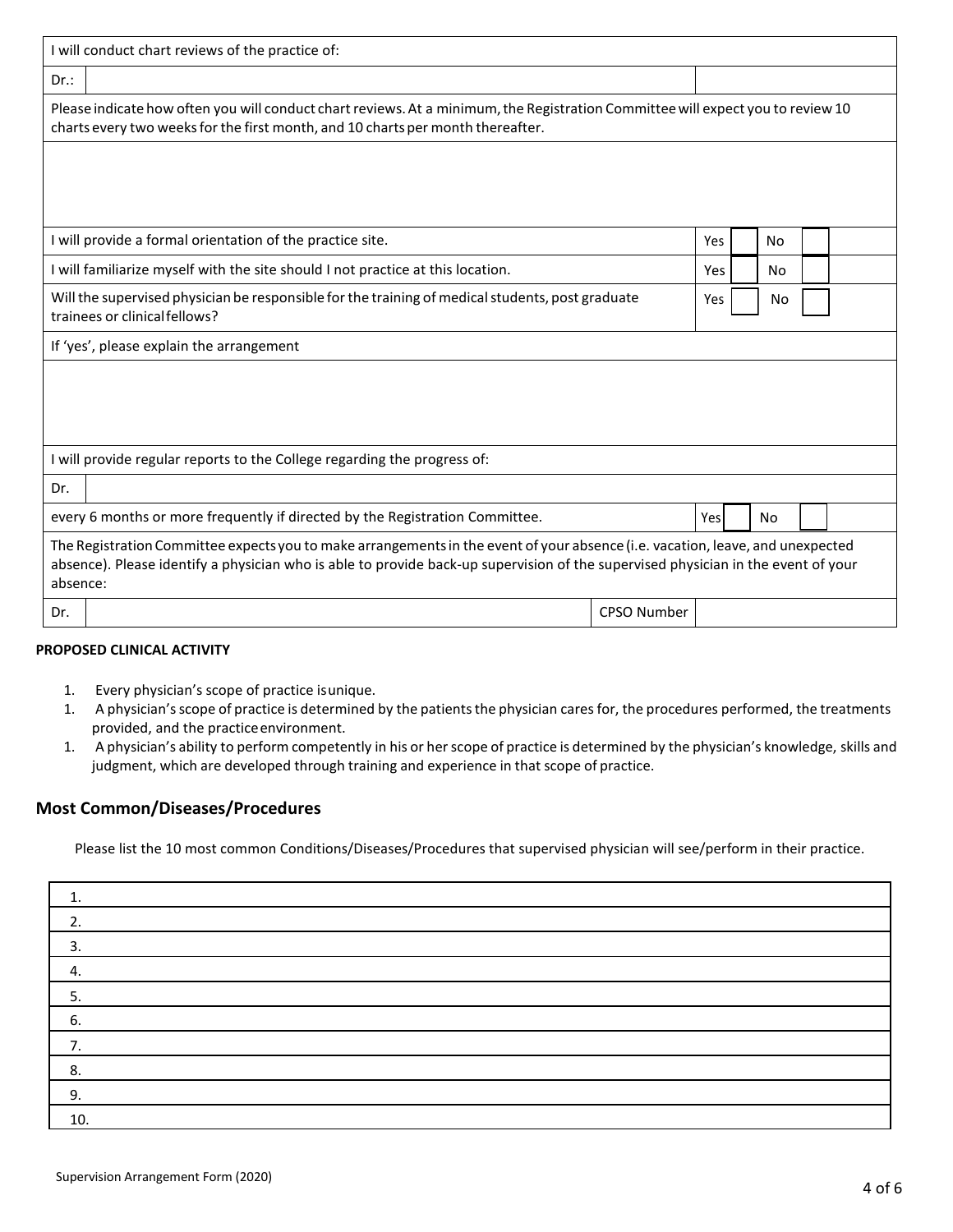## **ACKNOWLEDGEMENT**

#### **TO BE COMPLETED BY SUPERVISOR**

a) I certify that the information provided on this form is correct and complete.

b) I confirmthat I have read and understand theGuidelinesfor College-Directed Supervision.

#### *Please complete the necessary fields below electronically, print and add all signaturesbefore returning to the College.*

| Name                                                                                                                                                                                                                                                   |                                                   |                  |      |             |  |  |
|--------------------------------------------------------------------------------------------------------------------------------------------------------------------------------------------------------------------------------------------------------|---------------------------------------------------|------------------|------|-------------|--|--|
| Signature                                                                                                                                                                                                                                              |                                                   |                  | Date |             |  |  |
|                                                                                                                                                                                                                                                        | TO BE COMPLETED BY BACK-UP SUPERVISOR             |                  |      |             |  |  |
|                                                                                                                                                                                                                                                        | a) I agree to provide back-up supervision to Dr.  |                  |      |             |  |  |
| in the absence of Dr.                                                                                                                                                                                                                                  |                                                   |                  |      |             |  |  |
|                                                                                                                                                                                                                                                        | b) I agree to report any concerns relating to Dr. |                  |      | 's practice |  |  |
| to Dr.                                                                                                                                                                                                                                                 |                                                   | and the College. |      |             |  |  |
| Name                                                                                                                                                                                                                                                   |                                                   |                  |      |             |  |  |
| Signature                                                                                                                                                                                                                                              |                                                   |                  | Date |             |  |  |
| TO BE COMPLETED BYAPPLICANT                                                                                                                                                                                                                            |                                                   |                  |      |             |  |  |
| a) I confirm that I have read the supervision plan detailed above.<br>b) I certify that the information provided on this form is correct and complete.<br>c) I confirm that I have read and understand the Guidelines for College-Directed Supervision |                                                   |                  |      |             |  |  |
| Name                                                                                                                                                                                                                                                   |                                                   |                  |      |             |  |  |
| Signature                                                                                                                                                                                                                                              |                                                   |                  | Date |             |  |  |

## **SECTION C**

#### **TO BE COMPLETED BYAPPLICANT**

Please complete this section only if you are applying for a certificate of registration under a policy that requires an assessment of *yourpractice, i.e. Pathways,AcceptableQualifying Examination, Alternative to MCCQE2, CFPC Certificationwithout Examination.*

Please be advised that the Registration Committee will make a decision about granting a subsequent certificate of registration if the requirements prescribed on your certificate of registration have been satisfactorily completed and it has considered the report pertaining to the assessment of your practice.

**Upon successful completion of a practice assessment, you will be issued a Restricted certificate ofregistration to practice medicine limited to the scope of practice that was assessed.**

| After the completion of a practice assessment, do you intend to engage in the same type | Yε |
|-----------------------------------------------------------------------------------------|----|
| of practice in Ontario as described in your supervision plan?                           |    |

Yes No

Please indicate the scope of practice that you expect to be reflected on your certificate of registration upon the successful completion of a practiceassessment.

Please note that if your scope is family medicine, your supervised practice must include continuity of care (practicing primarily in a walkin setting would not meet this criteria)